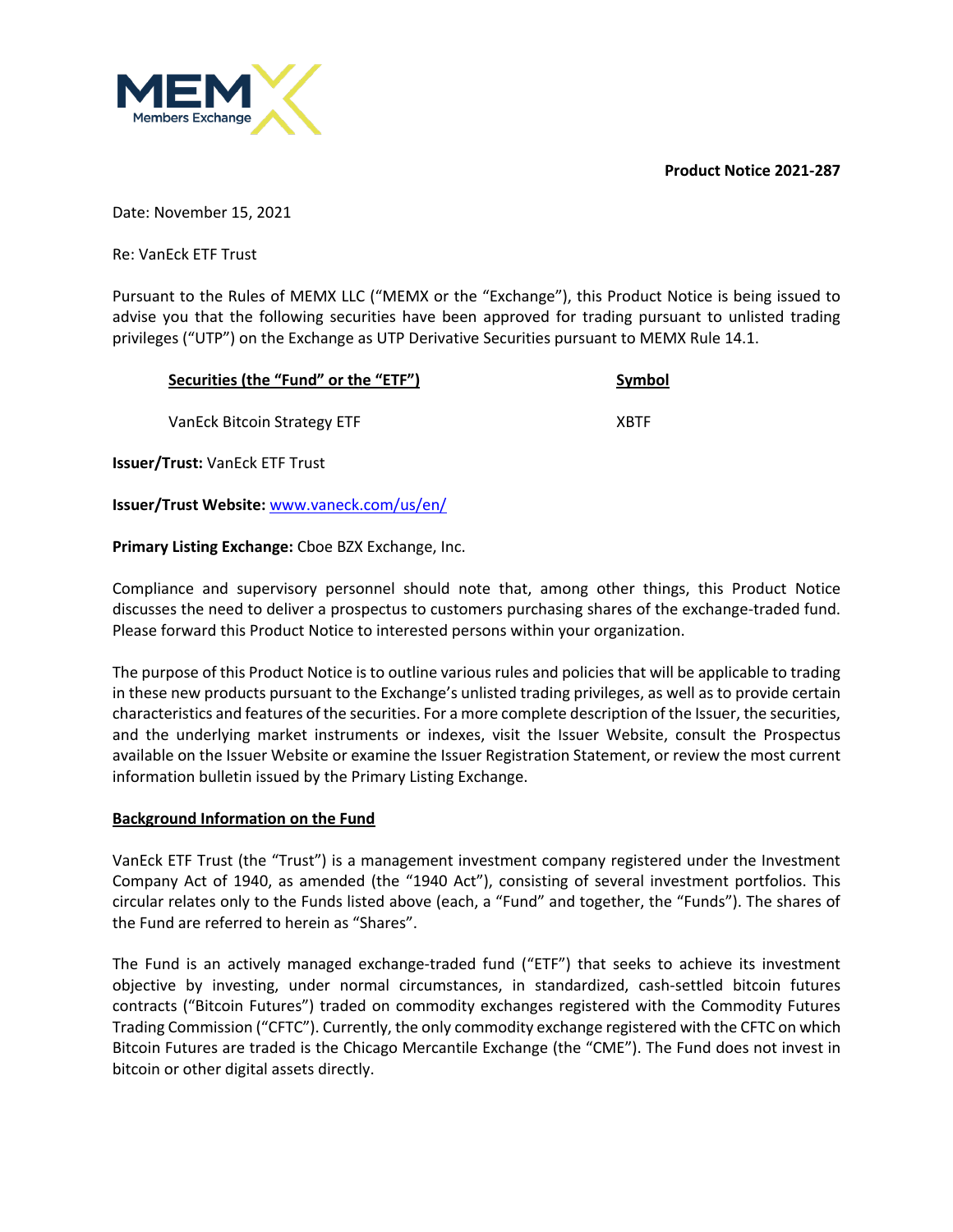The Fund seeks to invest in Bitcoin Futures so that the total value of the bitcoin to which the Fund has economic exposure is approximately 100% of the total assets of the Fund (the "Target Exposure"). Based on current estimates, approximately 100% to 125% of the Fund's net assets (which are the total assets of the Fund less the sum of the Fund's accrued liabilities) will have economic exposure to bitcoin. To the extent that the Fund's economic exposure to bitcoin exceeds 100% of the net assets of the Fund, the Fund will generally have leveraged exposure to the value of bitcoin. This means that any changes in the value of bitcoin will generally result in proportionally larger changes in the Fund's net asset value ("NAV"), including the potential for greater losses than if the Fund's exposure to the value of bitcoin were unleveraged. There can be no assurance that the Fund will be able to achieve or maintain the Target Exposure.

The Fund seeks to achieve and maintain the Target Exposure by using leverage inherent in Bitcoin Futures, and may also obtain leverage in the form of borrowings, which would typically be in the form of loans from banks, and may be on a secured or unsecured basis and at fixed or variable rates of interest. Therefore, the Fund is subject to leverage risk as described further below.

The Fund expects to invest its remaining assets in any one or more of the following to provide liquidity, serve as margin or collateralize the Fund's investments in Bitcoin Futures: U.S. Treasuries, other U.S. government obligations, money market funds and funds that invest in short-term bonds, cash and cashlike equivalents (e.g., high quality commercial paper and similar instruments that are rated investment grade or, if unrated, of comparable quality, as the Adviser determines), mortgage-backed securities issued or guaranteed by U.S. government agencies, instrumentalities or sponsored enterprises of the U.S. government (whether or not the securities are U.S. government securities) (together, "Agency MBS"), municipal debt securities, Treasury inflation-protected securities, sovereign debt obligations of non-U.S. countries, and repurchase agreements (the "Cash and Fixed Income Investments").

The Fund is classified as a non-diversified fund under the Investment Company Act of 1940, as amended (the "1940 Act"), and, therefore, may invest a greater percentage of its assets in a particular issuer. Bitcoin and Bitcoin Futures are relatively new asset classes and therefore the Fund's investments in Bitcoin Futures are subject to unique and substantial risks, including the risk that the value of the Fund's investments could decline rapidly, including to zero. Bitcoin and Bitcoin Futures have historically been more volatile than traditional asset classes. You should be prepared to lose your entire investment.

If the Fund is unable to achieve the Target Exposure because it is approaching or has exceeded position limits or because of liquidity or other constraints, the Fund may invest in equity securities of "bitcoinrelated companies." For these purposes, bitcoin-related companies are companies listed on a U.S. stock exchange that the Adviser believes provide returns that generally correspond, or are closely related, to the performance of bitcoin or Bitcoin Futures. For example, the Fund may invest in U.S. listed companies engaged in digital asset mining or offering digital asset trading platforms.

The Fund may engage in active and frequent trading of portfolio holdings.

## *Bitcoin*

Bitcoin is a digital asset, the ownership and behavior of which are determined by participants in an online, peer-to-peer network that connects computers that run publicly accessible, or "open source," software that follows the rules and procedures governing the Bitcoin network, commonly referred to as the Bitcoin protocol. The value of bitcoin and Bitcoin Futures, like the value of other digital assets, and related derivatives, are not backed by any government, corporation or other identified body. Ownership and the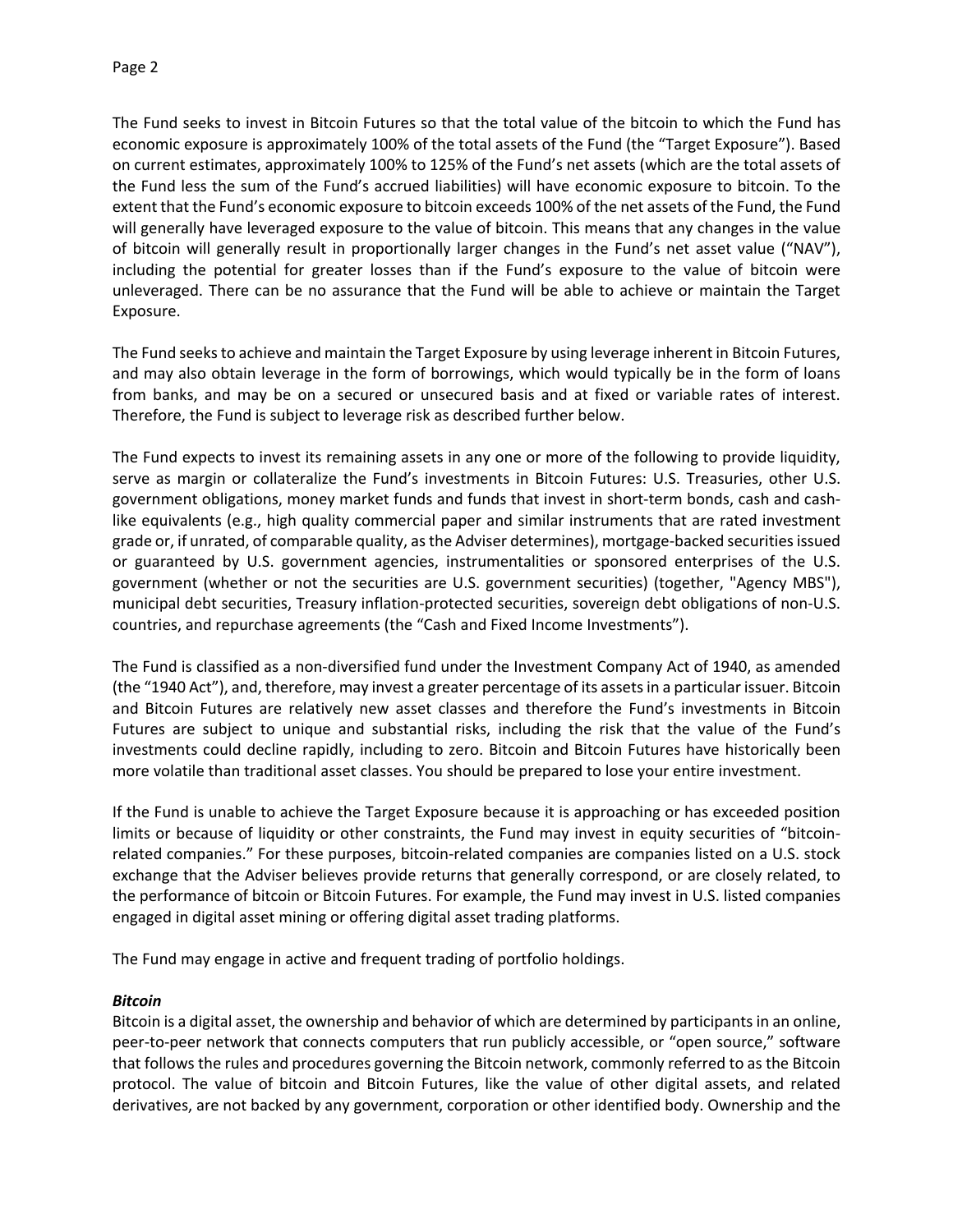ability to transfer or take other actions with respect to bitcoin is protected through public-key cryptography. The supply of bitcoin is constrained formulaically by the Bitcoin protocol instead of being explicitly delegated to an identified body (e.g., a central bank or corporate treasury) to control. Units of bitcoin are treated as fungible, meaning they can be traded or exchanged for one another. Bitcoin and certain other types of digital assets are sometimes referred to as digital currencies or cryptocurrencies. No single entity owns or operates the Bitcoin network, the infrastructure of which is collectively maintained by (1) a decentralized group of participants who run computer software that results in the recording and validation of transactions (commonly referred to as "miners"), (2) developers who propose improvements to the Bitcoin protocol and the software that enforces the protocol and (3) users who choose what Bitcoin software to run. Bitcoin was released in 2009 and, as a result, there is little data on its long-term investment potential. Bitcoin and Bitcoin Futures are not backed by a government-issued legal tender or other assets or currency.

## *Bitcoin Futures*

Futures contracts are financial contracts the value of which depends on, or is derived from, the underlying reference asset. In the case of Bitcoin Futures, the underlying reference asset is bitcoin. Futures contracts may be physically-settled or cash-settled. The only futures contracts in which the Fund invests are cashsettled Bitcoin Futures traded on commodity exchanges registered with the CFTC. Currently, the only commodity exchange registered with the CFTC on which Bitcoin Futures are traded is the CME. "Cashsettled" means that when the relevant futures contract expires, if the value of the underlying asset exceeds the futures contract price, the seller pays to the purchaser cash in the amount of that excess, and if the futures contract price exceeds the value of the underlying asset, the purchaser pays to the seller cash in the amount of that excess. In a cash-settled futures contract on bitcoin, the amount of cash to be paid is equal to the difference between the value of the bitcoin underlying the futures contract at the close of the last trading day of the contract and the futures contract price specified in the agreement. The CME has specified that the value of bitcoin underlying Bitcoin Futures traded on the CME will be determined by reference to a volume-weighted average of bitcoin trading prices on multiple bitcoin trading venues, as discussed below.

Futures contracts exhibit "futures basis," which refers to the difference between the current market value of the underlying bitcoin (the "spot" price) and the price of the cash-settled futures contracts. A negative futures basis exists when cash-settled Bitcoin Futures generally trade at a premium to the current market value of bitcoin. If a negative futures basis exists, the Fund's investments in Bitcoin Futures will generally underperform a direct investment in bitcoin, and, therefore, it may be more difficult for the Fund to maintain the Target Exposure.

Futures contracts expire on a designated date, referred to as the "expiration date." The Fund generally seeks to invest in "front month" Bitcoin Futures. "Front month" contracts are the monthly contracts with the nearest expiration date. Bitcoin Futures are cash-settled on their expiration date unless they are "rolled" prior to expiration. The Fund intends to "roll" its Bitcoin Futures prior to expiration. Typically, the Fund will roll to the next "nearby" Bitcoin Futures. The "nearby" contracts are those contracts with the next closest expiration date.

## *Cash and Fixed Income Investments*

In addition to the Fund's Bitcoin Futures, the Fund expects to have significant holdings of Cash and Fixed Income Investments. The Cash and Fixed Income Investments are intended to provide liquidity and to serve as collateral for the Fund's Bitcoin Futures. The amount of Cash and Fixed Income Investments held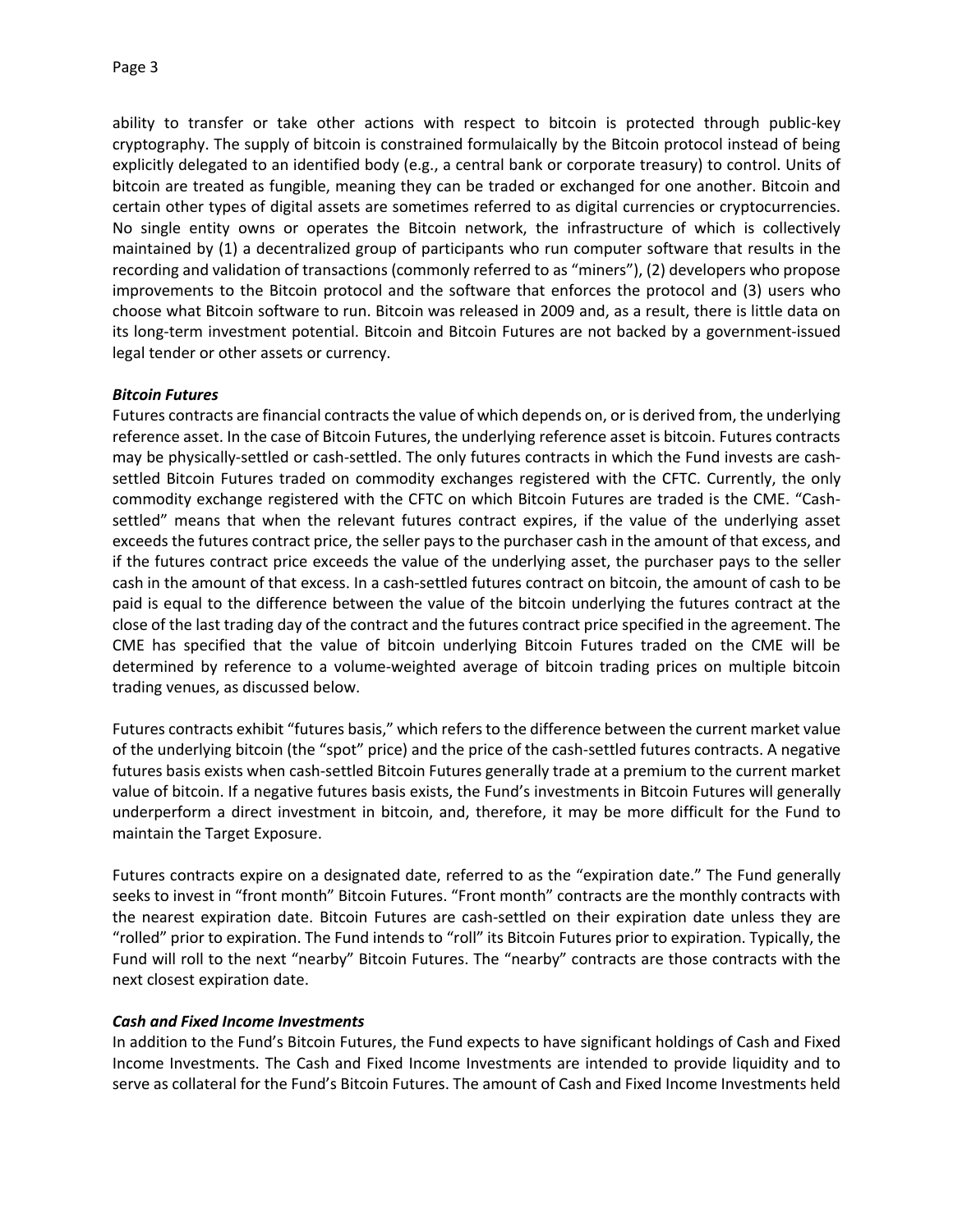by the Fund may change over time and will be determined primarily by the amount needed to seek to achieve or maintain the Target Exposure.

The registration statement for the Fund describes the various fees and expenses for the Fund's Shares.

For a more complete description of the Fund visit the Issuer Website.

### **Principal Risks**

As with any investment, you could lose all or part of your investment in the Funds, and the Funds' performance could trail that of other investments. These Funds are subject to the principal risks noted below, any of which may adversely affect the Funds' net asset value per share ("NAV"), trading price, yield, total return and ability to meet its investment objective. Interested persons are referred to the discussion in the prospectus for the Funds of the principal risks of an investment in the Funds. These include but are not limited to market and volatility risk, investment risk, risk related to Bitcoin and Bitcoin futures, futures contracts risk, derivatives risk, counterparty risk, investment capacity risk, target exposure and rebalancing risk, borrowing and leverage risk, indirect investment risk, credit risk, interest rate risk, illiquidity risk, investing or other investment companies risk, management risk, new fund risk, nondiversification risk, operational risk, portfolio turnover risk, regulatory risk, repurchase agreements risk, tax risk, risk of cash transactions, authorized participant concentration risk, no guarantee of active trading market, trading issues, fund shares trading, premium/discount and liquidity of fund shares, U.S. government securities, debt securities risk, municipal securities risk, money market funds risk, securitized/mortgage-backed securities risk, sovereign bond risk, Bitcoin-related company risk and equity securities risk.

## **Exchange Rules Applicable to Trading in the Shares**

Trading in the Shares on MEMX is subject to MEMX trading rules.

## **Trading Hours**

The value of the Index underlying the Shares will be disseminated to the data vendors every 15 seconds during the Regular Trading Session.

The Shares will trade on MEMX between 7:00 am and 5:00 pm (EST). Please note that trading in the Shares during the Exchange's Pre-Market and Post-Market Sessions ("Extended Market Sessions") may result in additional trading risks which include: (1) that the current underlying indicative value may not be updated during the Extended Market Sessions, (2) lower liquidity in the Extended Market Sessions may impact pricing, (3) higher volatility in the Extended Market Sessions may impact pricing, (4) wider spreads may occur in the Extended Markets Sessions, and (5) because the indicative value is not calculated or widely disseminated during the Extended Market Sessions, an investor who is unable to calculate an implied value for the Shares in those sessions may be at a disadvantage to market professionals.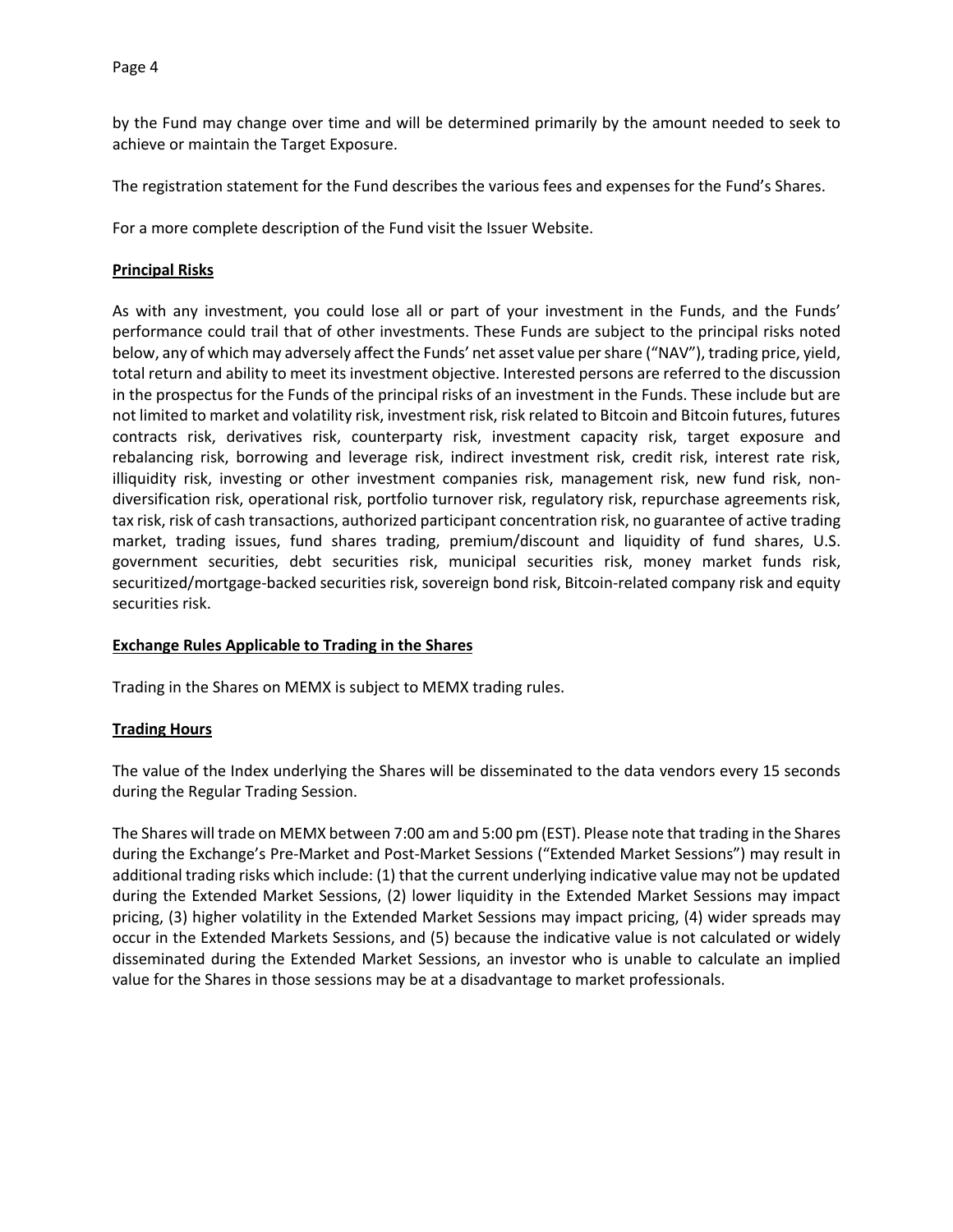## **Dissemination of Data**

The Consolidated Tape Association will disseminate real time trade and quote information for the Shares to Tape B.

| <b>Name</b>                           | <b>Listing Market</b> | <b>Trading Symbol</b> | <b>IOPV Symbol</b> | <b>NAV Symbol</b> |
|---------------------------------------|-----------------------|-----------------------|--------------------|-------------------|
| VanEck Bitcoin<br><b>Strategy ETF</b> | Cboe BZX              | <b>XBTF</b>           | N/A                | XBTF.NV           |

# **Delivery of a Prospectus**

Exchange Members should be mindful of applicable prospectus delivery requirements under the federal securities laws with respect to transactions in the Fund. Prospectuses may be obtained through the Fund's website. The Prospectus for the Fund does not contain all of the information set forth in the Fund's Registration Statement (including the exhibits to the Registration Statement), parts of which have been omitted in accordance with the rules and regulations of the SEC. For further information about the Fund, please refer to its Registration Statement.

In the event that the Fund relies upon an order by the SEC exempting the Shares from certain prospectus delivery requirements under Section 24(d) of the 1940 Act and in the future make available a written product description, Exchange Rules require that Exchange Members provide to all purchasers of Shares a written description of the terms and characteristics of such securities, in a form prepared by the Issuer of the Fund, no later than the time a confirmation of the first transaction in the Shares is delivered to such purchaser. In addition, Exchange Members shall include such a written description with any sales material relating to the Shares that is provided to customers or the public. Any other written materials provided by a MEMX member to customers or the public making specific reference to the Shares as an investment vehicle must include a statement in substantially the following form: "A circular describing the terms and characteristics of [the UTP Derivative Securities] has been prepared by the [open-ended management investment company name] and is available from your broker. It is recommended that you obtain and review such circular before purchasing [the UTP Derivative Securities]."

An Exchange member carrying an omnibus account for a non-member broker-dealer is required to inform such non-member that execution of an order to purchase Shares for such omnibus account will be deemed to constitute agreement by the non-member to make such written description available to its customers on the same terms as are directly applicable to such Exchange member under this rule.

Upon request of a customer, Exchange Members also shall provide a copy of the Prospectus.

# **Suitability**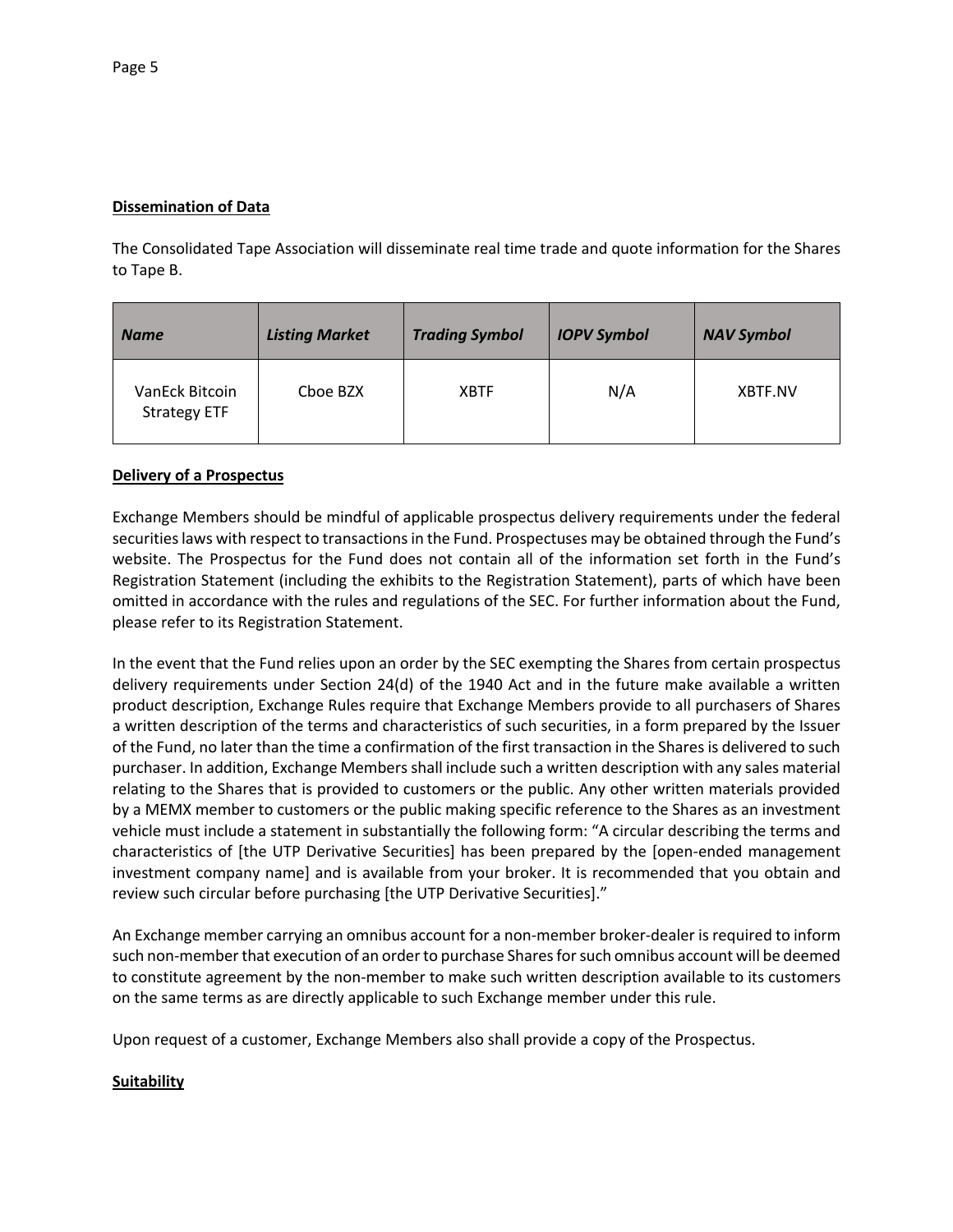Trading in the securities on the Exchange will be subject to MEMX Rule 3.7 and other applicable suitability rules. Members recommending transactions in the securities to customers should make a determination that the recommendation is suitable for the customer.

### **Trading Halts**

The Exchange will halt trading in the Shares of a security in accordance with the Exchange's Rules. The grounds for a halt include a halt because the intraday indicative value of the security and/or the value of its underlying index are not being disseminated as required, a halt for other regulatory reasons or due to other conditions or circumstances deemed to be detrimental to the maintenance of a free and orderly market. In addition, MEMX will stop trading the Shares of a security if the primary market de-lists the security.

### **Exemptive, Interpretive and No-Action Relief Under Federal Securities Regulations**

The Securities and Exchange Commission (the "SEC") has issued letters granting exemptive, interpretive and no-action relief from certain provisions of rules under the Securities Exchange Act of 1934 for exchange- traded securities listed and traded on a registered national securities exchange that meet certain criteria.

**AS WHAT FOLLOWS IS ONLY A SUMMARY OF THE RELIEF OUTLINED IN THE NO-ACTION LETTERS REFERENCED ABOVE, THE EXCHANGE ADVISES INTERESTED PARTIES TO CONSULT THE NO-ACTION LETTERS FOR MORE COMPLETE INFORMATION REGARDING THE MATTERS COVERED THEREIN AND THE APPLICABILITY OF THE RELIEF GRANTED IN RESPECT OF TRADING IN SECURITIES. INTERESTED PARTIES SHOULD ALSO CONSULT THEIR PROFESSIONAL ADVISORS.**

#### **Regulation M Exemptions**

Generally, Rules 101 and 102 of Regulation M prohibit any "distribution participant" and its "affiliated purchasers" from bidding for, purchasing, or attempting to induce any person to bid for or purchase any security which is the subject of a distribution until after the applicable restricted period, except as specifically permitted in Regulation M. The provisions of the Rules apply to underwriters, prospective underwriters, brokers, dealers, and other persons who have agreed to participate or are participating in a distribution of securities.

The SEC has granted an exemption from Rule 101 under Regulation M to permit persons participating in a distribution of shares of the above-mentioned Fund to engage in secondary market transactions in such shares during their participation in such a distribution. In addition, the SEC has granted relief under Regulation M to permit persons who may be deemed to be participating in the distribution of Shares of the above-mentioned Fund (i) to purchase securities for the purpose of purchasing Creation Unit Aggregations of Fund Shares and (ii) to tender securities for redemption in Creation Unit Aggregations. Further, the SEC has clarified that the tender of Fund Shares to the Fund for redemption does not constitute a bid for or purchase of any of the Funds' securities during the restricted period of Rule 101. The SEC has also granted an exemption pursuant to paragraph (e) of Rule 102 under Regulation M to allow the redemption of Fund Shares in Creation Unit Aggregations during the continuous offering of Shares.

#### **Rule 10b-10 (Customer Confirmations for Creation or Redemption of Fund Shares)**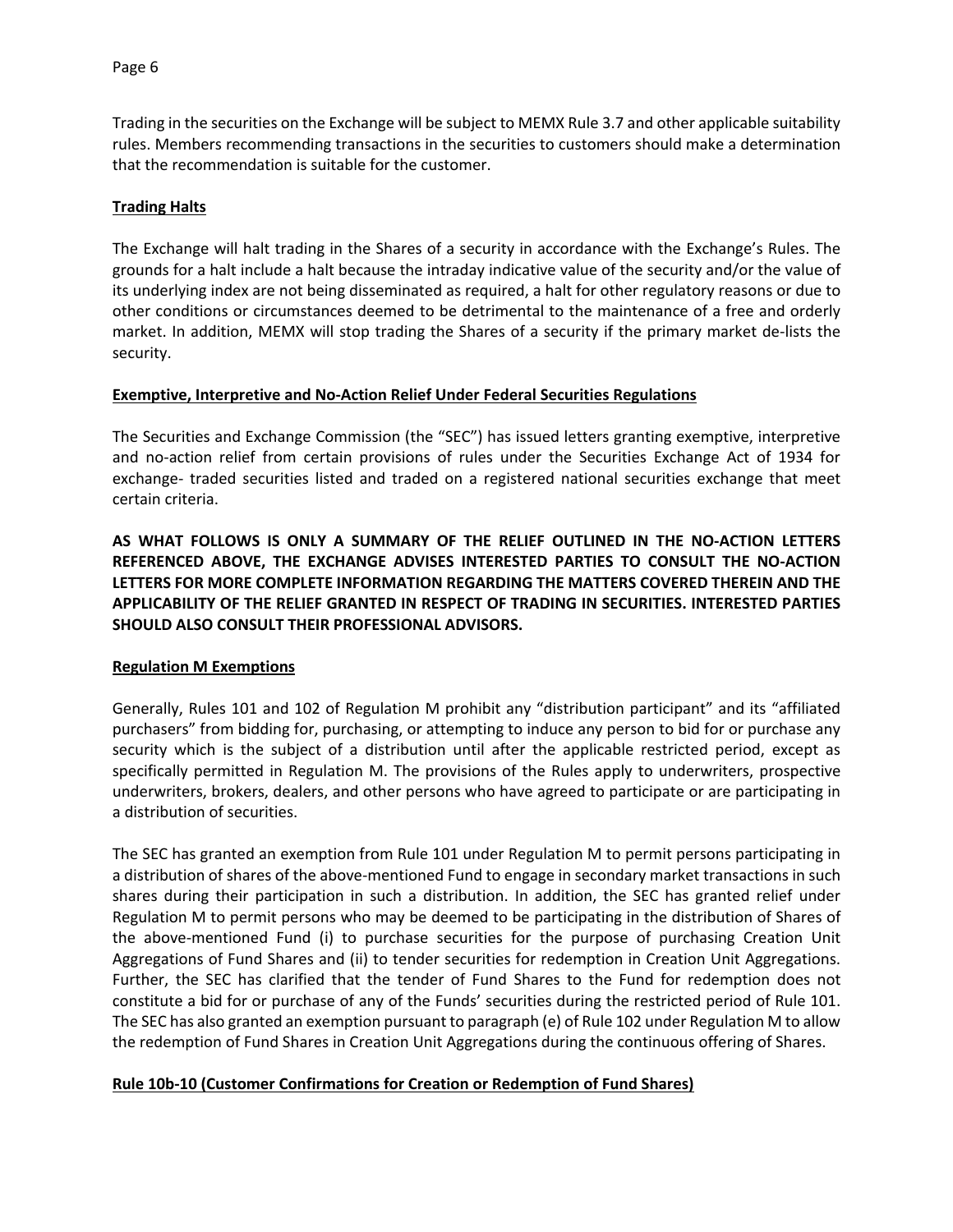Broker-dealers who handle purchases or redemptions of Fund Shares in Creation Unit size for customers will be permitted to provide such customers with a statement of the number of Creation Unit Aggregations created or redeemed without providing a statement of the identity, number and price of Shares of the individual securities tendered to the Fund for purposes of purchasing Creation Unit Aggregations ("Deposit Securities") or the identity, number and price of Shares to be delivered by the Trust for the Fund to the redeeming holder ("Redemption Securities"). The composition of the securities required to be tendered to the Fund for creation purposes and of the securities to be delivered on redemption will be disseminated each business day and will be applicable to requests for creations or redemption, as the case may be, on that day. This exemptive relief under Rule 10b-10 with respect to creations and redemption is subject to the following conditions:

- 1. Confirmations to customers engaging in creations or redemptions must state that all information required by Rule 10b-10 will be provided upon request;
- 2. Any such request by a customer for information required by Rule 10b-10 will be filed in a timely manner, in accordance with Rule 10b-10(c); and
- 3. Except for the identity, number, and price of Shares of the component securities of the Deposit Securities and Redemption Securities, as described above, confirmations to customers must disclose all other information required by Rule 10b-10(a).

# **Rule 10b-17 (Untimely Announcement of Record Dates)**

The SEC has granted an exemption from the requirements of Rule 10b-17 that will cover transactions in the Shares.

## **Rule 14e-5**

An exemption from Rule 14e-5 has been granted to permit any person acting as a dealer-manager of a tender offer for a component security of the Fund (1) to redeem Fund Shares in Creation Unit Aggregations from the issuer that may include a security subject to such tender offer and (2) to purchase Fund Shares during such tender offer. In addition, a no-action position has been taken under Rule 14e-5 if a brokerdealer acting as a dealer-manager of a tender offer for a security of the Fund purchases or arranges to purchase such securities in the secondary market for the purpose of tendering such securities to purchase one or more Creation Unit Aggregations of Shares, if made in conformance with the following:

- 1. Such bids or purchases are effected in the ordinary course of business, in connection with a basket of 20 or more securities in which any security that is the subject of a distribution, or any reference security, does not comprise more than 5% of the value of the basket purchase; or
- 2. Purchases are effected as adjustments to such basket in the ordinary course of business as a result of a change in the composition of the underlying index; and
- 3. Such bids or purchases are not effected for the purpose of facilitating such tender offer.

## **Section 11(d)(1); Rule 11d1-2 (Customer Margin)**